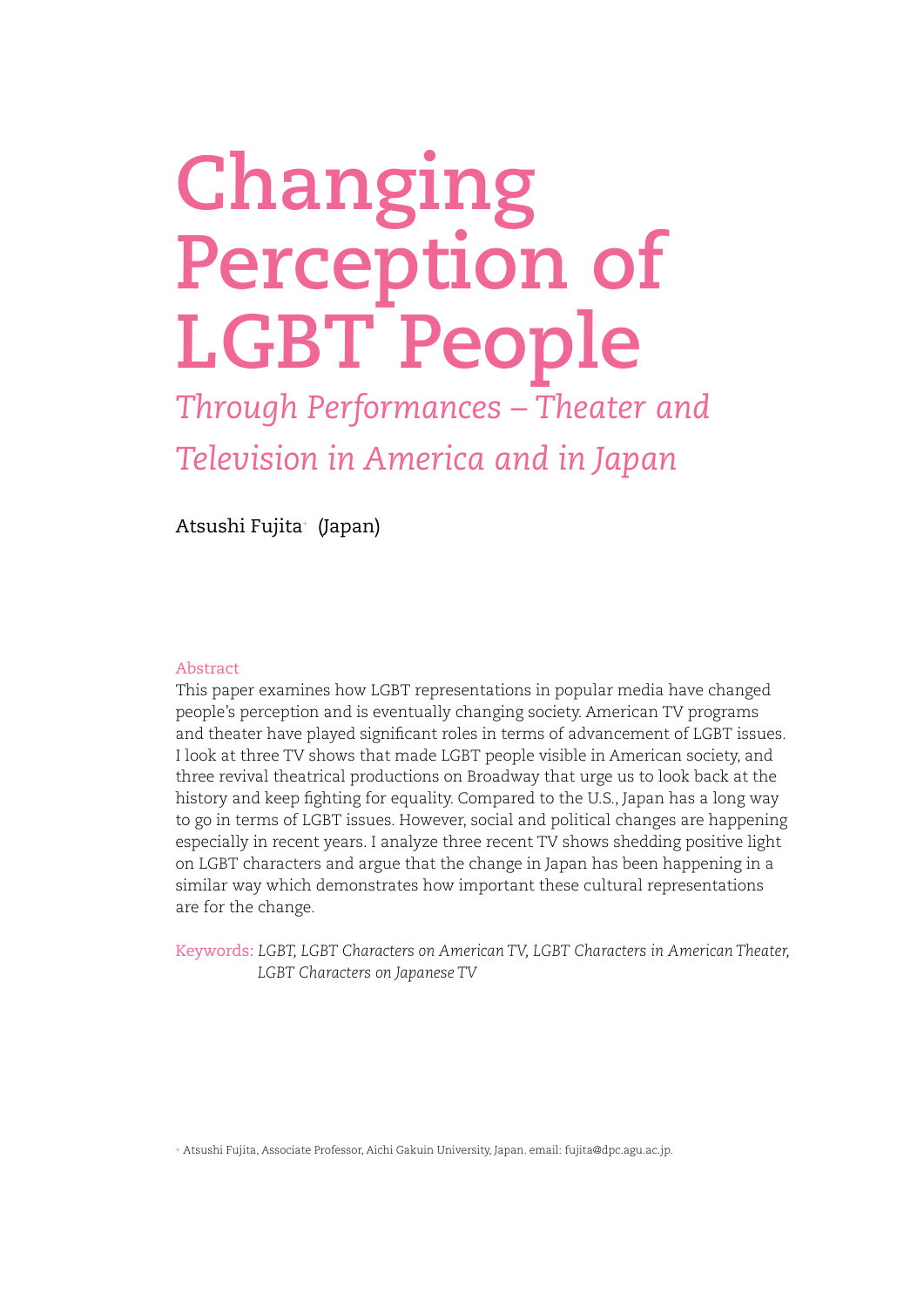# Introduction

America's dynamism in politics and social change is like a pendulum especially as it relates to the LGBT (Lesbian, Gay, Bisexual, and Transgender) advancement in U.S. history. Just to look at it briefly, at least superficially, the lives of gay people improved as a result of gay liberation in the late 1960s and 1970s. During the AIDS crisis in the 1980s and the 1990s, there was a lot of discrimination and prejudice against people literally struggling for life. The AIDS epidemic exposed people's homophobia that was hidden just below the surface.

Under the previous Obama administration, LGBT recognition in the U.S. seemed to be only getting better; "Don't Ask Don't Tell," a policy under which gay, lesbian, or bisexual military members could not serve openly, was banned in 2011 and samesex marriage became legal nationwide in 2016. Even so, there were still major problems such as hate crimes against transgender people.

Since the election of Donald J. Trump as president, (though it had already started during his presidential campaign,) the political situation around LGBT people in the U.S. has been receiving a significant backlash. During his campaign, Trump claimed that he was pro-LGBT. He said he was "much better for the gays" than his opponent Hillary Clinton because The Clinton Foundation accepted money from countries known for their discrimination against LGBT people and he had a tougher stance on immigration.<sup>1</sup> He thanked his Twitter followers for sending him congratulatory messages for him being right "on radical Islamic terrorism," which was right after 49 people, many of them gay, were killed in the Orlando mass shooting in 2016.<sup>2</sup>

Under his administration, officials who were known to have an anti-gay position were appointed, and the Justice Department withdrew guidance issued to schools on the treatment of transgender students.3 On Twitter in July 2017, Trump announced that he would ban transgender people from military and on March 23, 2018, released the order.<sup>4</sup>

It is crucial now to remind people how LGBT people fought for their rights and survival because everything they have achieved through their long struggle can be lost again. One important way to look back at how LGBT people have faught is to analyze how LGBT people have been visualized and accepted in American society through their cultural representations. In the U.S., TV programs and theater are two of the most important media which are playing a significant role in LGBT representation.

In a similar way, there are more and more LGBT representations in media recently in Japan. Although Japan is far behind compared to the U.S. in LGBT recognition in the society, the emergence of positive representations of LGBT people on recent TV programs shows the influence from progressive countries like the U.S. and how Japanese society is starting to catch up.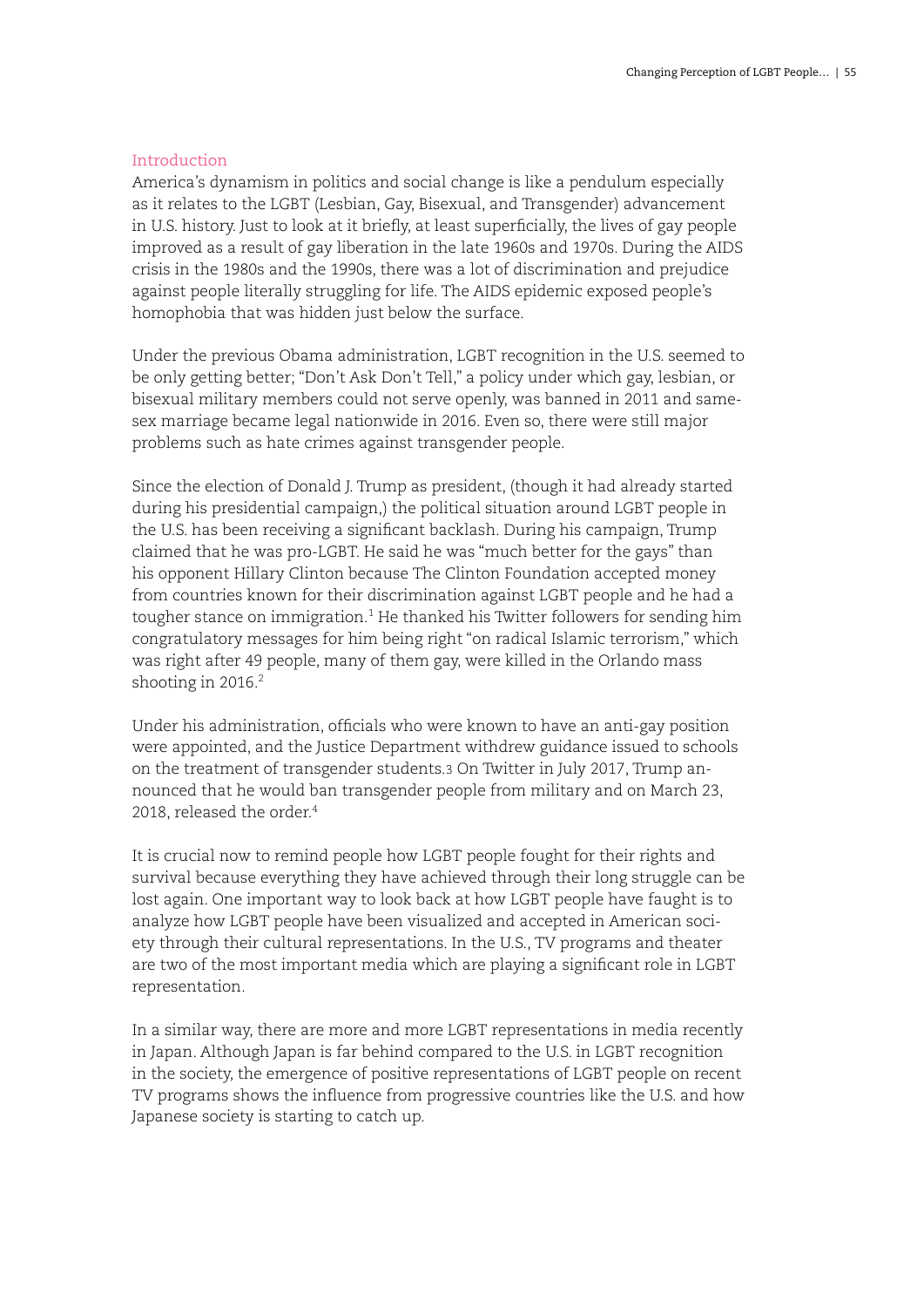# Television in the U.S.: Ellen, Will & Grace, and Looking

There have been a number of recent TV shows in the U.S. that have featured LGBT characters. GLAAD, a non-governmental media monitoring organization, found that among 895 regular characters on scripted TV shows in 2016, 43 were identified as gay, lesbian, bisexual, transgender, or queer.5 However, there was a time when featuring gay characters in TV shows was really controversial. The sitcom, *Ellen*, was without a doubt a pioneer. Also *Will & Grace*, in its politically cautious way, made it possible to feature a gay man as one of its central characters. *Looking* is more recent example depicting gay characters without any reservation.

*Ellen – Too Gay?*



Figure 1. Ellen DeGeneres coming out in Time magazine.

A situation comedy series, *Ellen*, staring Ellen DeGeneres, was broadcast from 1994 to 1998. In March 1996, before the start of the fourth season, DeGeneres came out at a staff meeting and they decided to have Ellen Morgan, the lead character played by DeGeneres also come out in the program. The episode in which she would come out was called by a code title, "The Puppy Episode."6 There had been no gay lead in the history of American prime time television programing. Their plan was controversial enough to be kept secret. The show's staff members talked it over with American Broadcasting Company (ABC) which broadcasted the program, and Walt Disney Company which owned ABC. The coming out would be done not only by the character Ellen Morgan but also by Ellen DeGeneres in real life.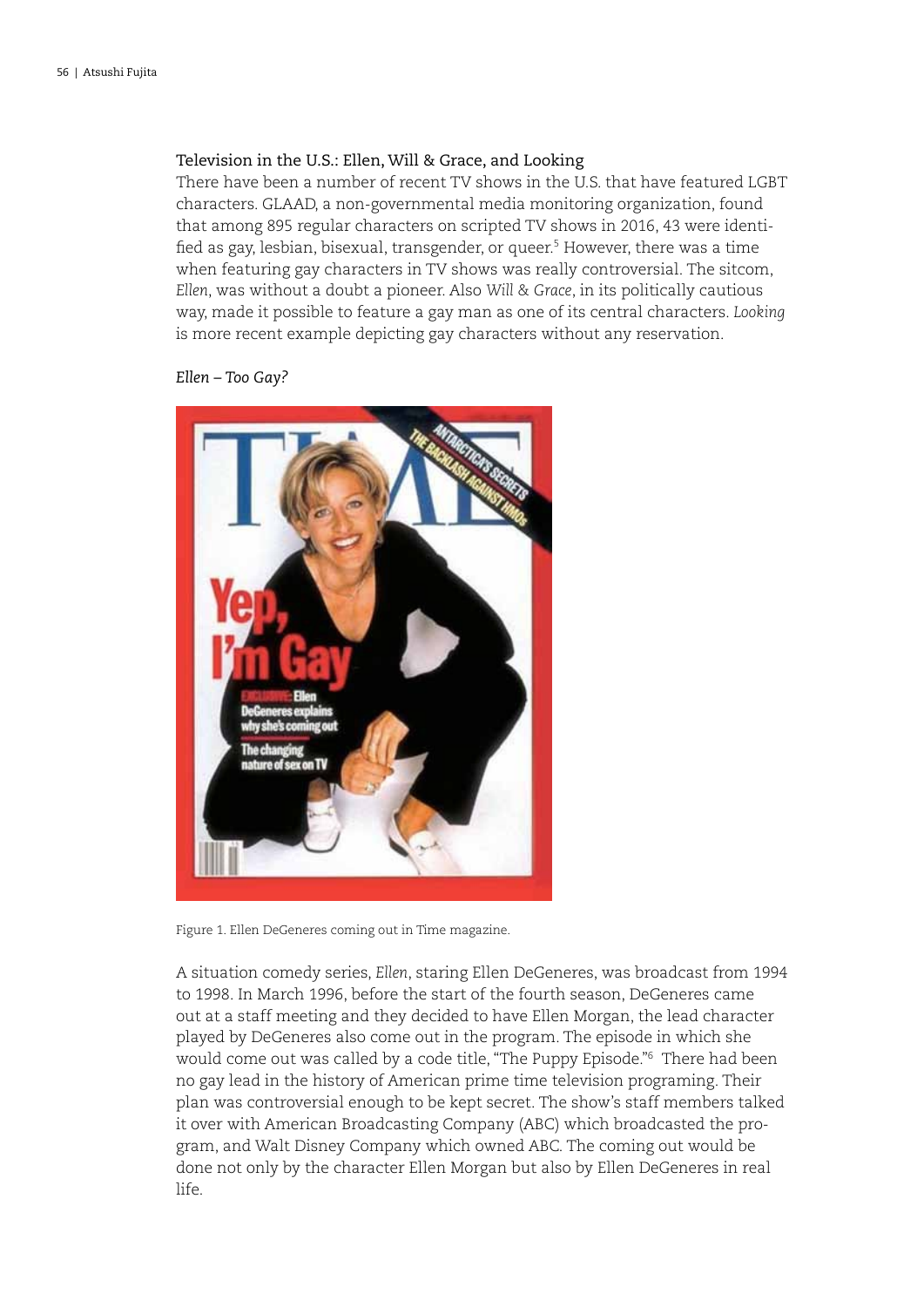In September 1996, the secret project was exposed by a media report. ABC did not give any comment on the issue and media sensation was aroused. Conservatives resisted the plan vehemently. Jerry Falwell, an American fundamentalist Baptist pastor, called DeGeneres "Ellen Degenerate." Some people made a threat to boycott products of Disney. On the other hand, gay activist groups welcomed her coming out. They carried out an Internet campaign to recommend people in the closet to come out with Ellen.

 The fourth season of *Ellen* started on September 18, 1996. Though Disney and ABC had not agreed to the coming out plan yet, DeGeneres and staff continued to prepare "The Puppy Episode." Throughout the season, it was hinted that Ellen was a lesbian several times in the show; for example, she said she had been in the closet and "Yeah, there's plenty of room, but it's not very comfortable" when asked where she was. The script for the episode was written on the paper which could not be photocopied and they put it into a shredder every night in order for it not to be disclosed; all the staff wore wrist bands for security reasons. However, the whole script was read in a radio show prior to the broadcast, and the next day ABC finally admitted that Ellen Morgan would come out six months after the first leak of the news. During the shooting of the episode, there was a bomb threat in the studio. Shortly before the broadcasting of the coming out episode, DeGeneres finally admitted that she was a lesbian in three media. In the Time magazine cover story (April 14, 1997), her picture was on its front page with a caption, "Yep, I'm Gay" (Figure 1). Then she was interviewed on ABC's *20/20* (April 25, 1997). The last was *Oprah Winfrey Show* (April 30, 1997) in which she was with her girlfriend, an actress, Anne Heche. DeGeneres joined the White House correspondent's dinner with Heche, which became a headline the next day with a picture taken with the then President Clinton. Finally, in the midst of the great attention, the episode was aired on April 30, 1997.

Some 42 million people all over the United States watched the episode. Parties were held to watch the historical episode; one in Birmingham, Alabama, where a local branch of ABC had decided not to broadcast the episode, collected over 3,000 people.

 On September 24, 1997, the fifth and the last season of *Ellen* started. The rating was not good; only 12 million people watched the show. Chastity Bono, a spokesperson of GLAAD, was reported having said that the show was "too gay" to the interviewer from *Daily Variety*. "Too gay" was quoted as a front-page head line of *Variety*, which consequently put the program into a corner. *Ellen* was cancelled after the fifth season.

 Because both Ellens, as a character and a real-life DeGeneres, had not come out earlier, the first, the second and the third season of *Ellen* did not have an explicitly lesbian element. However, there were some implications whether they were intended or not. For example, Ellen meets a man of her dreams but he is a horrible kisser ("A Kiss is Still a Kiss" broadcasted on April 6, 1994). Moreover, she stopped dating after the second season.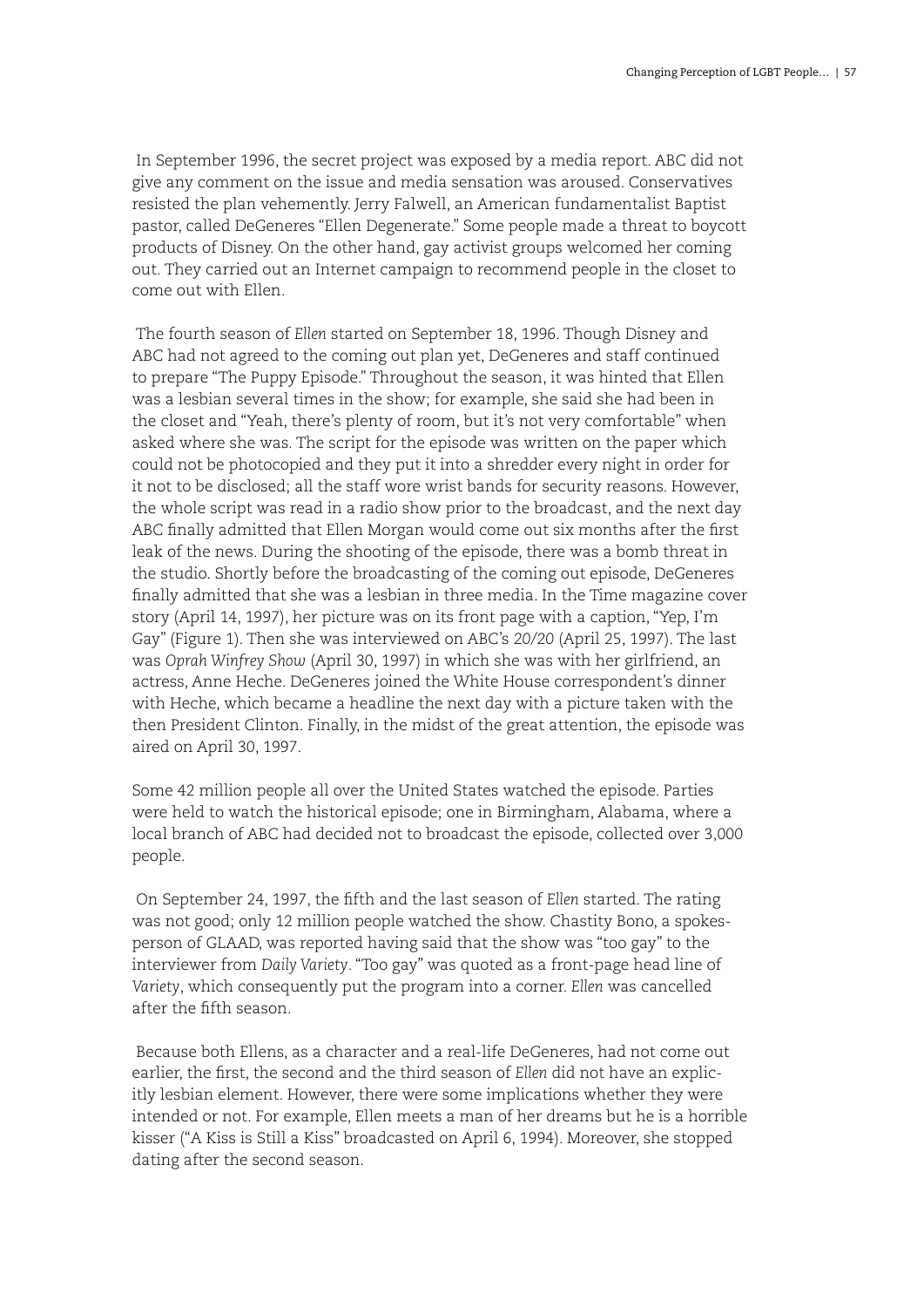Besides "The Puppy Episode" in which she came out, there were several episodes worth mentioning here, particularly in the fifth season. A British actress, Emma Thompson appeared as herself as a guest star in an episode. Ellen becomes an assistant of Thompson and finds out two secrets about her. One is that she is a lesbian, and the other and more shocking is that she is from Ohio, not from Britain ("Emma," b. November 19, 1997). After Ellen's coming out, being a lesbian was depicted naturally in the program. By suggesting another issue to compare it with lesbianism comically, the show suggested that her sexuality was not a bigger issue than where she was from. This sends the audience an effective political message because it undermined the norm that put an excessive meaning on sexuality. Another episode depicts the world where being gay is "normal;" heterosexual people are minority there. This episode shows a confusion of a heterosexual character in the gay world. The title of the episode, "It's a Gay, Gay, Gay, Gay World!" reminds us of the song, "It's a Small World" by Disney, which is the parent company of ABC. If the all-American image of Disney and the conflict about a broadcasting of the coming out episode are considered, satirical elements implied in this title are clear (b. February 25, 1998). In the last episode, while helping her parents to reconcile, Ellen starts to think about taking the relationship with her girlfriend to the next level: marriage ("Vows" b. July 22, 1998). Throughout the fifth season, the show focuses on Ellen's new life as a lesbian.

 Ellen Morgan found and admitted that she was a lesbian for the first time in her life and came out to people around her in the end of the fourth season. It was natural for the successive fifth season to focus on her sexuality because it became the central matter in the character's life. It was also natural that the show included political elements because the personal matter here was destined to be political. When someone wants to marry another person on a television show, it is usually not political if they were marrying the opposite sex. But when Ellen and her girlfriend wanted to get married, the scene was inevitably perceived as embodying political elements because it was prohibited by law at the time.

### *Will & Grace –Not Gay Enough?*

*Will & Grace* (1998) started only six months after *Ellen* finished its last season. At a press conference, a lot of questions were raised on how far they would go in terms of a depiction of homosexuality.7 While *Ellen* was criticized as "too gay" by some, *Will & Grace* was implied as "not gay enough" by others. Producers answered that Will's gayness was not a central matter of the series because Will was already out from the beginning. They would focus on the friendship between Will and his female friend Grace and their priority was on how funny the show was.<sup>8</sup>

In many ways, *Will & Grace* tried not to be controversial. The program was launched after the successes of Hollywood films like *The Object of My Affection*  (1998) and *My Best Friend's Wedding* (1997), whose main characters were a gay man and a straight woman. Like these films, the main focus of the program is not controversial homosexuality but the friendship between a woman and a man who happens to be gay. The producers set up the background that Will had just broken up with his long-time boyfriend, so that they did not have to depict Will's relation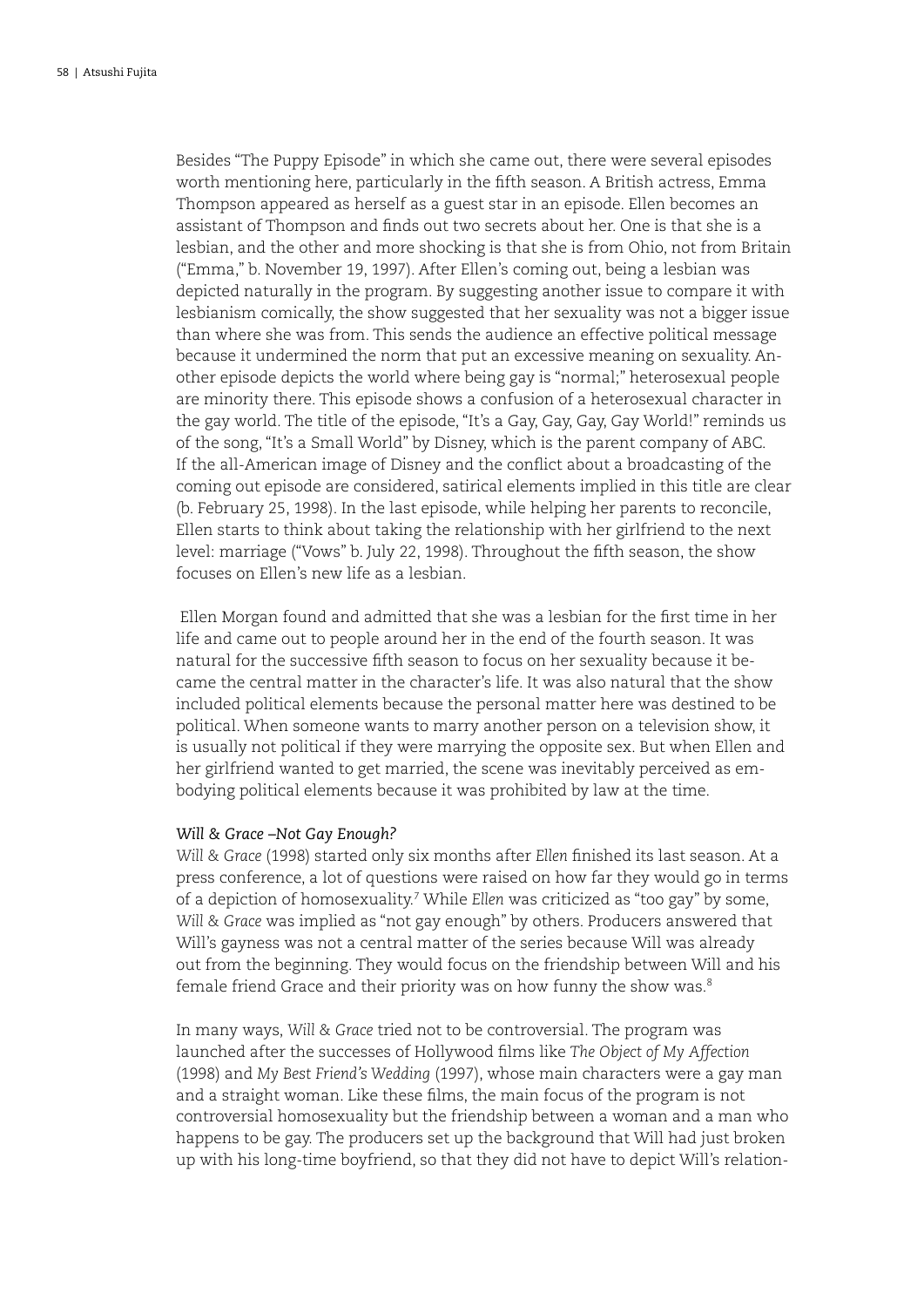ship with men for the time being. Max Mutchnick, the openly gay producer of the series, said that Will and Jack originally had been one character, but they separated a stereotypically flamboyant element from the lead character Will and put it on a sub-lead character, Jack.<sup>9</sup>



Figure 2. Characters from Will & Grace.

While Jack does not have a proper job and anyone can identify him as gay, Will is a lawyer and looks straight in his appearance. Eric McCormack who plays Will is straight, unlike Ellen DeGeneres who played Ellen Morgan.

In *Will & Grace*, especially at the beginning, no serious love relationship among the gay characters is depicted, so that intimate depictions between same-sex people are avoided. Since Will is delineated as a person who is not good at romantic relationships, he never has a long-term relationship in the series. Though Jack seems to be good at relationships, his love life is not the focus. Instead, love scenes are presented in different ways. Will and Jack are together half-naked in bed in one episode. But it is only for comic effects because they were drunk and unconscious. They do not have romantic feelings for each other at all and both deny that something happened between them ("Dames at Sea" b. September 25, 2003). In multiple episodes, Will and Grace think about having a baby ("A Buncha White Chicks Sittin' Around Talkin'" b. May 9, 2002, "A.I.: Artificial Insemination" b. May 16, 2002, and "The Kid Stays Out of the Picture" b. October 10, 2002). Although the audience knows that Will is gay and they are not attracted sexually to each other, what they see is a male and female couple thinking to have a child, not a same-sex couple.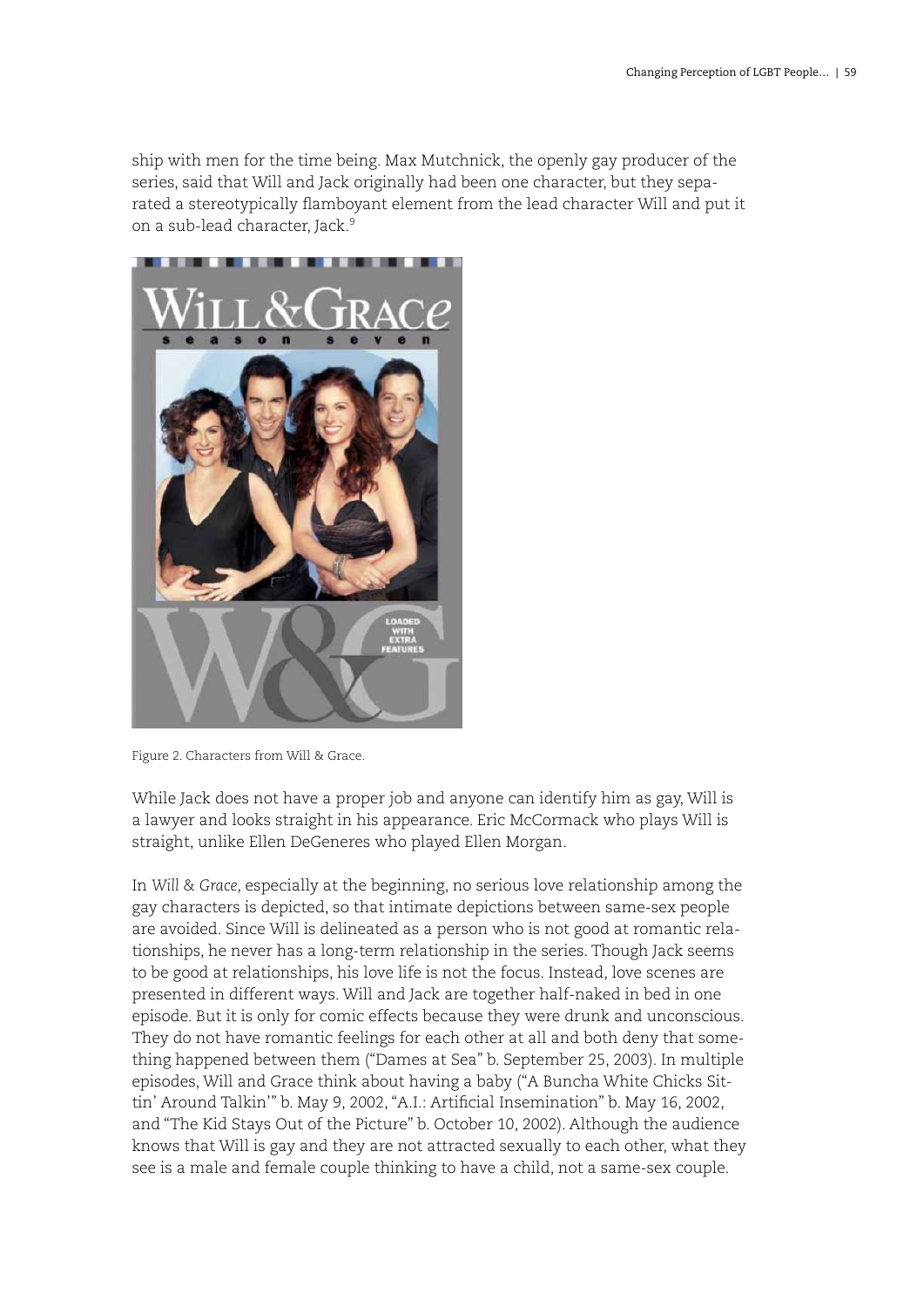Though there are kiss and bed scenes between gay people in the program, they are not romantic. While sub-characters become gay dads, what Will thinks about is to have a baby with Grace; Will's real relationship with a man is not depicted. The other gay leading character, Jack is not engaged in his romantic relationship, either. Though he is depicted as "super-gay" enough, like Grace says, "My dog knows you're gay," and Will says, "Dead people know you're gay," his gayness is a gesture without desire in a sense (Pilot episode, b. September 21, 1998). Will & Grace presents two gay lead characters but avoids depicting their sexual desire.

Though *Will & Grace* tries to avoid being as controversial as *Ellen*, there are still many educational and political elements in the show. The show tackles the homophobia that many gay men have. Will's inner homophobia is depicted in various episodes. For example, in "Will Works Out" (b. April 22, 1999), Will is embarrassed when Jack comes to his gym and behaves flamboyantly in front of his fellow workers. When Will goes out with a ballet dancer, he is hesitant to introduce him to his friends ("Jingle Balls" b. December 13). In these episodes, Will has to face his inner homophobia and finds out that his attitude towards gay people are problematic.

In the episode whose title is a parody of Arthur Kopit's play, "Oh Dad, Poor Dad, He's Kept Me in the Closet and I'm So Sad" (b. February 15, 2000), Will's father introduces Will and Grace as a couple marrying soon to his colleagues at a party. At the end, however, he proudly re-introduces Will as his gay son. Another episode with obviously political depiction is "Acting Out" (b. February 29, 2000). Will and Jack are disappointed when a kiss scene between male lovers in a television soap opera they had looked forward to seeing is off camera. They go to NBC (National Broadcasting Company), which broadcasts *Will & Grace*, to file a complaint. When they find that the network does not take the matter seriously, they demonstrate a kiss in front of the NBC camera shooting live at the Rockefeller Center. This reflects "Kiss-in," a political demonstration of same-sex kisses in public space by Queer Nation, a gay activist group known for their confrontational tactics, in the 1990s.<sup>10</sup> In another episode, Jack pretends as if he were straight in the place giving a program to convert homosexuals into heterosexuals ("Girls, Interrupted" b. May 2, 2000). Will and Jack's gay friends become dads in another. ("Husbands and Trophy Wives" b. October 19, 2000). Even when the sitcom tried not to be too controversial, it depicted social issues gay people had to face such as homophobia from society and within themselves, whether or not they can have a family, and problems of gay conversion therapy.

Outside the program, in 1999, the four main cast members protested in a 30-second TV spot against Proposition 22, which would limit the legal definition of marriage to the union between a man and a woman. Mutchnick asked them and they agreed to do it though NBC did not admit it officially. The casts said in the spot: "On March 7, Californians will go to the polls to vote either for or against basic civil rights."11 They presented their political comment because there were many people who did not regard the right for gay people to get married as a civil right. The show lasted for eight seasons and made a significant impact on many Ameri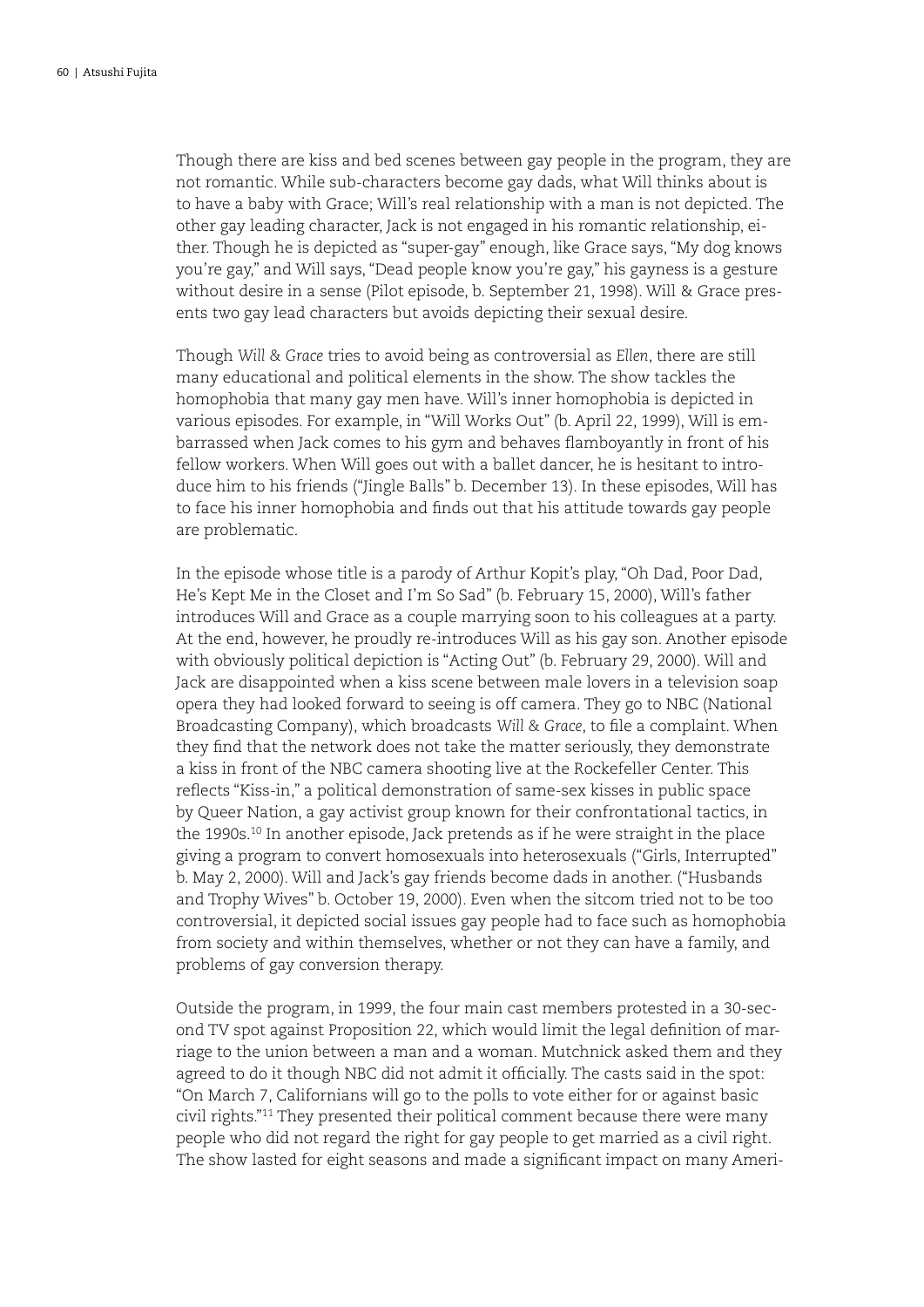cans especially those who did not know gay people in person. There were fewer people who were openly gay back then and the program showed funny and perfectly "normal" people who happened to be gay. The show was successful in changing peoples' perspective on gay people. Joe Biden, the Vice President of the United States in Obama administration, mentioned the show; "I think *Will & Grace*  did more to educate the American public more than almost anything anybody has done so far," when he publicly said that he supported same sex marriage for the first time.12 Just three days later, President Obama finally said he supported same sex marriage.

Though the show finished its last season in 2006, a special episode was released online to urge people to vote in the 2016 presidential election. The episode received good responses and the network decided to restart the show. A new season started in 2017 and it has already been renewed for two more seasons.<sup>13</sup>

## *Looking*

Lastly, I will analyze *Looking* to make a point about how much progress American television media has made on LGBT representation. Looking, premiered in 2014, lasted for two seasons and was featured as a special TV movie by HBO, a cable TV network. The rarity of the show was that it depicted three gay friends and their relationships and lives at its center. It was called by some a gay version of *Sex and the City* because the same cable network created these shows. Though there had been numerous shows similar to *Sex and the City,* Looking was the first TV show aired by a major network focusing on gay characters' love lives. Set in San Francisco, one of the two major cities with large gay population and culture besides New York City, at the center are Patrick and his two friends, all of them gay. Unlike gay lead characters in *The Object of My Affection* and *Best Friend's Wedding,* they are not just the heroine's friends who are funny and help her every time she is dumped by her boyfriend. In the beginning, the show follows Patrick meeting a guy on subway and gradually kindling their relationship, calling in sick and going on a date, and getting to know each other. There are so many scenes like this with straight couples in any given TV shows but not with same sex couples as the central characters.

This demonstrates significant progress from *Will & Grace* and other TV programs with gay characters in the past. LGBT characters are now depicted as full human beings and the audience can see them as real people. It helps LGBT audience to feel that they are fully represented and non-LGBT audience to feel close to LGBT people as if they were their friends or neighbors.

# Theater in the U.S.: Revivals of Epic Gay Plays (The Boys in the Band, Torch Song, and Angels in America)

Theater is an important art media that has dealt with homosexuality for a long time. Before the 1970s homosexuality in plays was most of the time hidden between the lines. For example, in one of his best-known plays, *Cat on a Hot Tin Roof*  (1955), Tennessee Williams depicts complicated but close relationship between a male lead and his dead college football teammate without calling it homosexuality. After characters and playwrights came out of the closet, gay plays were about their lives under discrimination, liberation, or coming out stories. *The Boys in*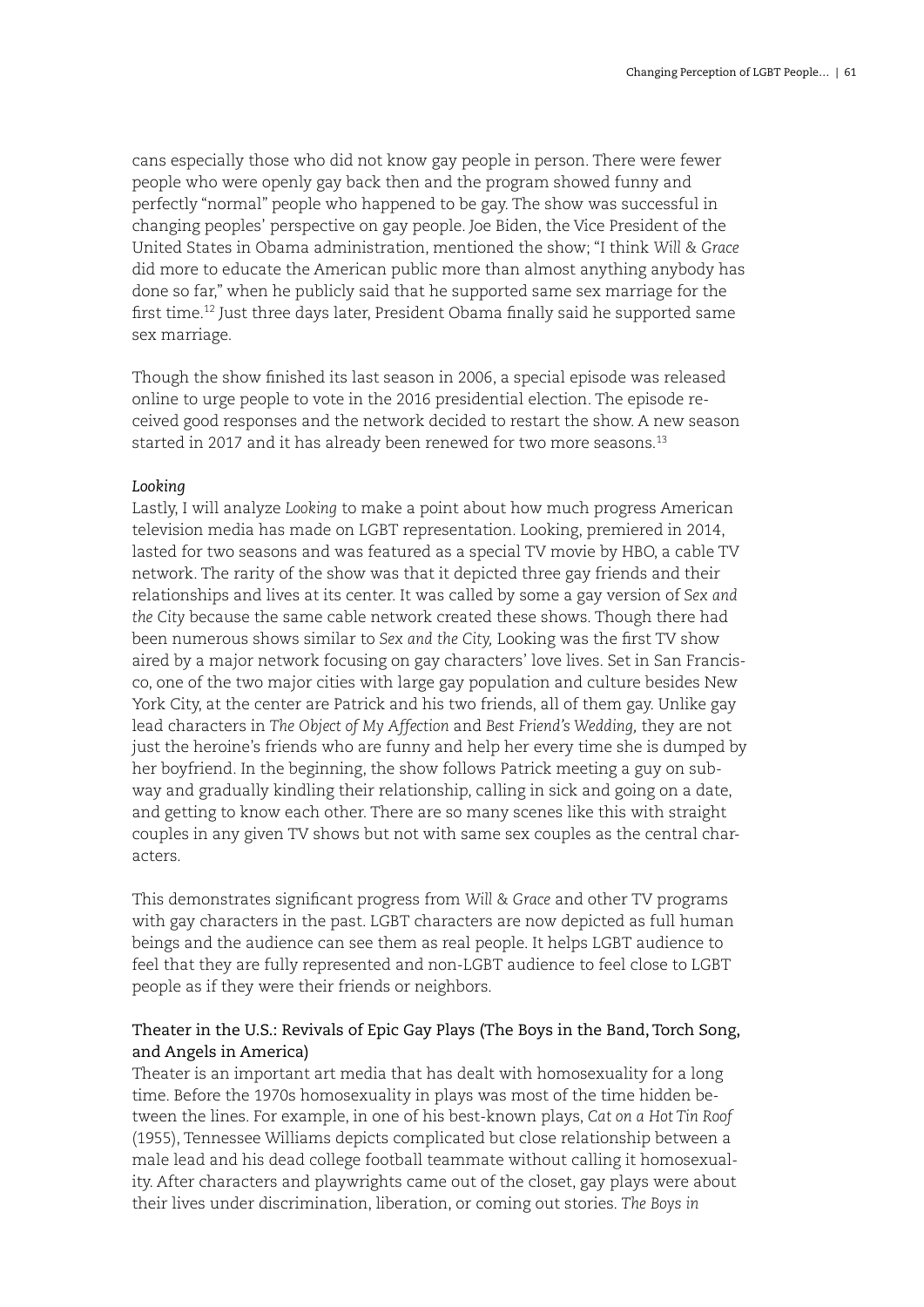*the Band* is one of the first plays with gay characters who are at least openly gay among themselves. *Torch Song* deals with a gay man trying to live his life facing discrimination. When AIDS hit the gay community in the 1980s and the 1990s, AIDS plays depicted their battles, struggles, and tragedies. *Angels in America* is the best example for this category. Moreover, recent plays since the 2000s portray new gay relationships after same sex marriage was legalized in 2016.14

In 2017 and 2018 Broadway seasons, three major revival productions of the epic gay plays mentioned above were presented. This does not seem a coincidence. Regardless of the advancement of LGBT people's rights, which seemed only to be going forward, the gains are in danger of becoming precarious again under the current administration. These revival productions seem to try to tell us not to forget the history of struggle and remind us of the importance of continuing the fight.

### *Boys in the Band*

*Boys in the Band* was originally opened at an off-Broadway theater in 1968. It was the first major play depicting gay characters without hiding their sexuality. Getting together for a birthday party, they talk candidly about their lives. It was well received from the audience partly because the subject matter was sensational. A lot of reviewers, however, did not hide their homophobia when the show opened. Martin Gotteried in *Women's Wear Daily* warned readers to be careful because the play was entirely homosexual. On the surface, the reviewer seems to criticize the play but, actually what he dislikes is not the content but homosexuality itself:

The characters keep talking about love (or play cruel truth-games about love) but their love is, I think, in the most horrifying sense, shallow and perverse. Perhaps homosexuals really can love each other but "The Boys in the Band" doesn't show it. And one more matter—perhaps it's my thing but I just can't take guys dancing with each other. It only looks like pathetic imitation of men with women.15

His homophobia is overtly shown in the quotation although the reviewer appears to be careful not to generalize by adding, "I think" and "perhaps it's my thing." The phrase "pathetic imitation of men with women" is inadequate and thoughtless even when the context of the time is taken into consideration. Although the off-Broadway production was a hit and groundbreaking with the presentation of gay characters , reviews like this show how strong the society's homophobia was.

Moreover, gay characters in the play have homophobia in themselves, too. One character says to another:

You're a sad and pathetic man. You're a homosexual and you don't want to be, but there's nothing you can do to change it. Not all the prayers to your god, not all the analysis you can buy in all the years you've got left to live. You may one day be able to know a heterosexual life if you want it desperately enough. If you pursue it with the fervor with which you annihilate. But you'll always be homosexual as well. Always Michael. Always. Until the day you die. (125)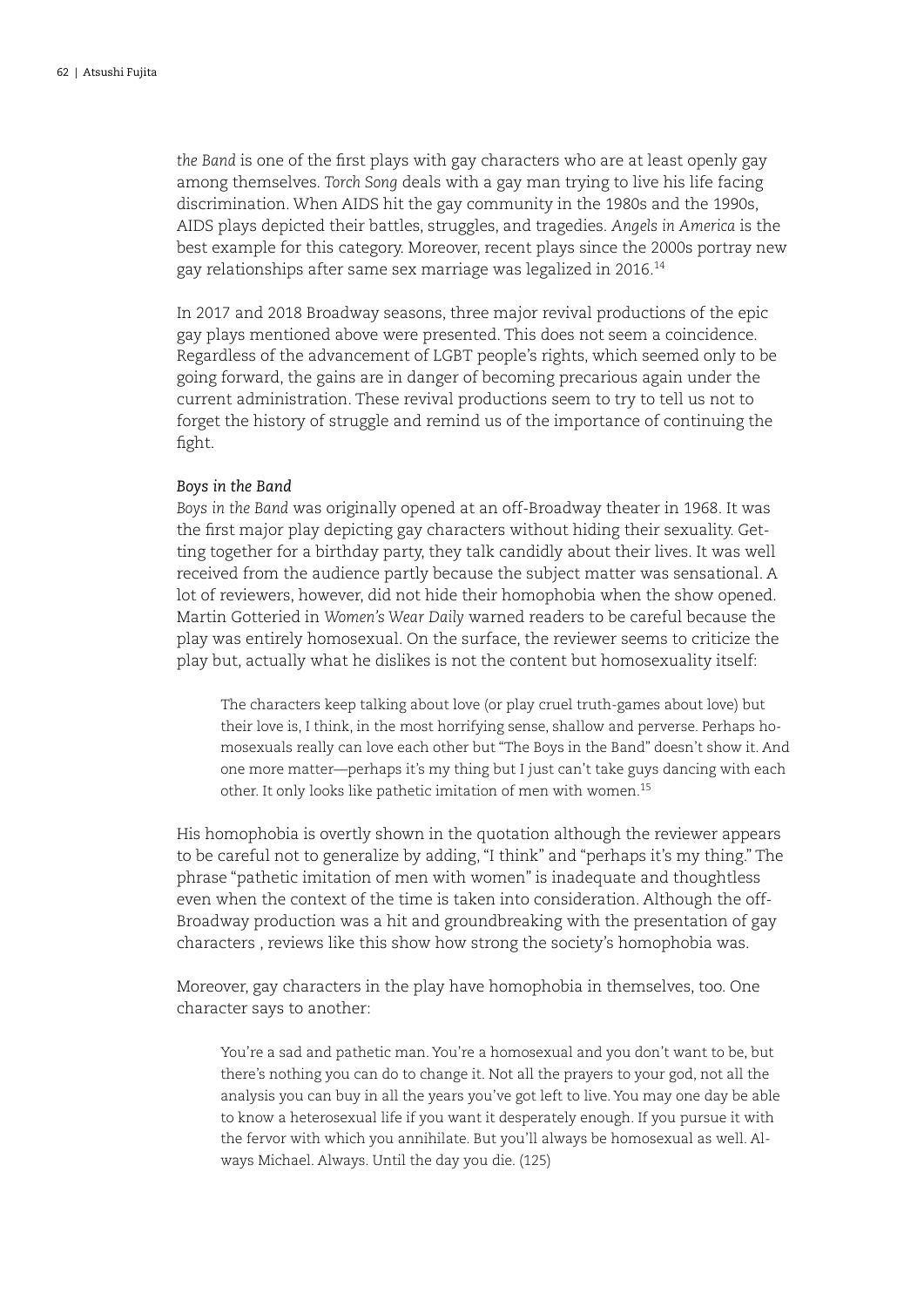This inner homophobia of characters in the 1968 play is in stark contrast to the 2018 revival Broadway production which features openly gay actors including Zachery Quinto, Matt Bomber, Jim Parsons, and Andrew Rannels, all of whom are very successful in Hollywood. The director Joe Mantello is openly gay and one of the best directors now in American theater. One of the producers, Ryan Murphy, who is also gay, is the leader of creating LGBT friendly TV shows and films, such as Glee and American Horror Stories, just to name a few.

It has been almost 50 years since the original production and younger LGBT audience may not understand why the characters had to struggle with their strong inner homophobia. However, it should still be relevant to the audience because this kind of homophobia in American society has never gone away. Another importance of this production is that it shows how times have changed in a positive way by featuring "out and proud" successful actors and staff members. In the original production, actors had to risk their career to play gay characters. Now actors are openly gay and play characters from a different era, which reminds the audience of the advancement of the society and more importantly, encourage the audience to continue seeking further advancement of the LGBT cause.

# *Torch Song*

*Torch Song*, the new version of Harvey Fierstein's *Torch Song Trilogy,* finished the acclaimed off-Broadway run and came back on Broadway in fall 2018. The original Broadway production opened in 1982. Written before that, the play is set in pre-AIDS days. Centered on a drag queen played by Fierstein himself in the original production, the trilogy depicts his life through three phases: his relationship with his bisexual boyfriend, his stable life with another boyfriend and its end with the boyfriend's tragic death by a hate crime. Finally the play ends with his prejudiced mother visiting him and his adopted son. The play was a hit by unapologetically presenting a gay drag queen's life and relationships.

Similar to *The Boys in the Band, Torch Song* also shows the advancement that society has made. Now same-sex couples can marry and hate crimes do not happen as often. The audience are reminded how it was for gay people to live back then compared to what kind of life they can live now. At the same time, just like the mother in the play shows to her son, there is still homophobia and hate crimes are still committed all over the U.S.

# *Angels in America*

The original Broadway production of *Angels in America* started in 1993. In February 2018, the acclaimed Britain's National Theatre production started its run on Broadway. This first revival production on Broadway reassures the audience that *Angels* is the best American play in decades, the timing of the revival adding even better appreciation. Set in 1985 and 1986, *Angels*, with two parts and over seven hours, depicts wide range of American history and politics with many characters. Prior, the main character, has AIDS and is told that he is a prophet by an angel visiting him through his apartment ceiling. Louis, his boyfriend, leaves him for Joe, a republican closeted Mormon whose mentor is Roy Cohn, who is based on a real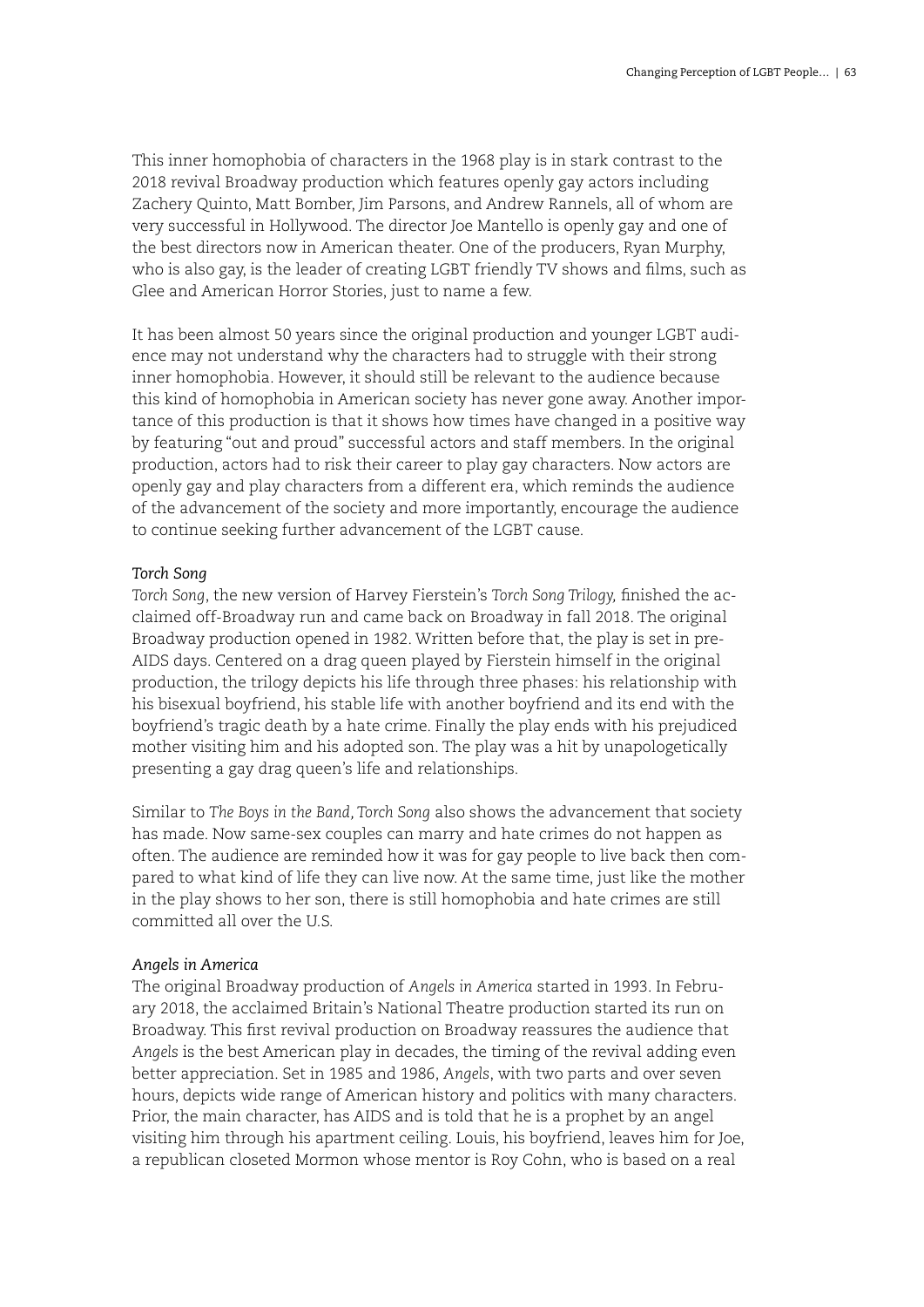historical figure. Belize, a former drag queen and nurse, helps Prior to go through the hardship. Belize, who is African American, and Louis, who is Jewish, argue about racism and liberalism in America.

Roy Cohn, in real life, helped Senator Joseph McCarthy in his 1950s Red Scare campaign, in which he accused people of communism. Even though he was gay himself and eventually died of AIDS, Cohn accused gay people during the Red Scare. What makes this revival production timelier is that Cohn was a mentor to the current president Donald Trump. In the play, Cohn claims to his doctor that he is not homosexual:

Like all labels they tell you one thing and one thing only; where does an individual so identified fit in the food chain, in the pecking order? Not ideology, or sexual taste, but something much simpler: clout. Not who fucks me, but who will pick up the phone when I call, who owes me favors. This is what a label refers to. Now to someone who does not understand this, homosexual is what I am because I have sex with men. But really this is wrong. Homosexuals are not men who sleep with other men. Homosexuals are men who in fifteen years of trying cannot get a puissant antidiscrimination bill through City Council. Homosexuals are men who know nobody and who nobody knows. Who have zero clout. (45)

Roy Cohn is saying that only important thing for a man is clout, the power. He claims that he is not homosexual because he has the power that gay people don't in politics. For him, the gender of the person whom he has sex with does not matter. More importantly, his perception of his sexuality or reasoning for it reminds us how President Trump, his mentee, currently deals with the LGBT community. Trump does not care about LGBT people not because he is religious or that he does not like them. Trump only seems to be concerned with whether or not he can use their political power, which is why he pretended he was pro-LGBT claiming that he would be president for everyone. However, he is now doing otherwise in order to appeal to religious conservatives. Although the play is set in the 1980s depicting mainly gay characters, the revival production shows how relevant the story still is, giving the audience an important perspective on how American politics is right now.

### LGBT Visibility in Japan: Through TV Programs

In Japan, people's perception of LGBT issues is in many cases more conservative than in the U.S.. Progress had been slow in the past, but it is actually happening rapidly in recent years. This is partly because people can see how the U.S and other countries are making progress on LGBT issues. Here I will analyze three TV programs that portray LGBT representations in Japanese media.

Before focusing on these TV programs, I look at an example to show how much and how rapidly the society in Japan is changing. A comedy duo named Tunnels had a popular skit in which one of them played a character called "Homooda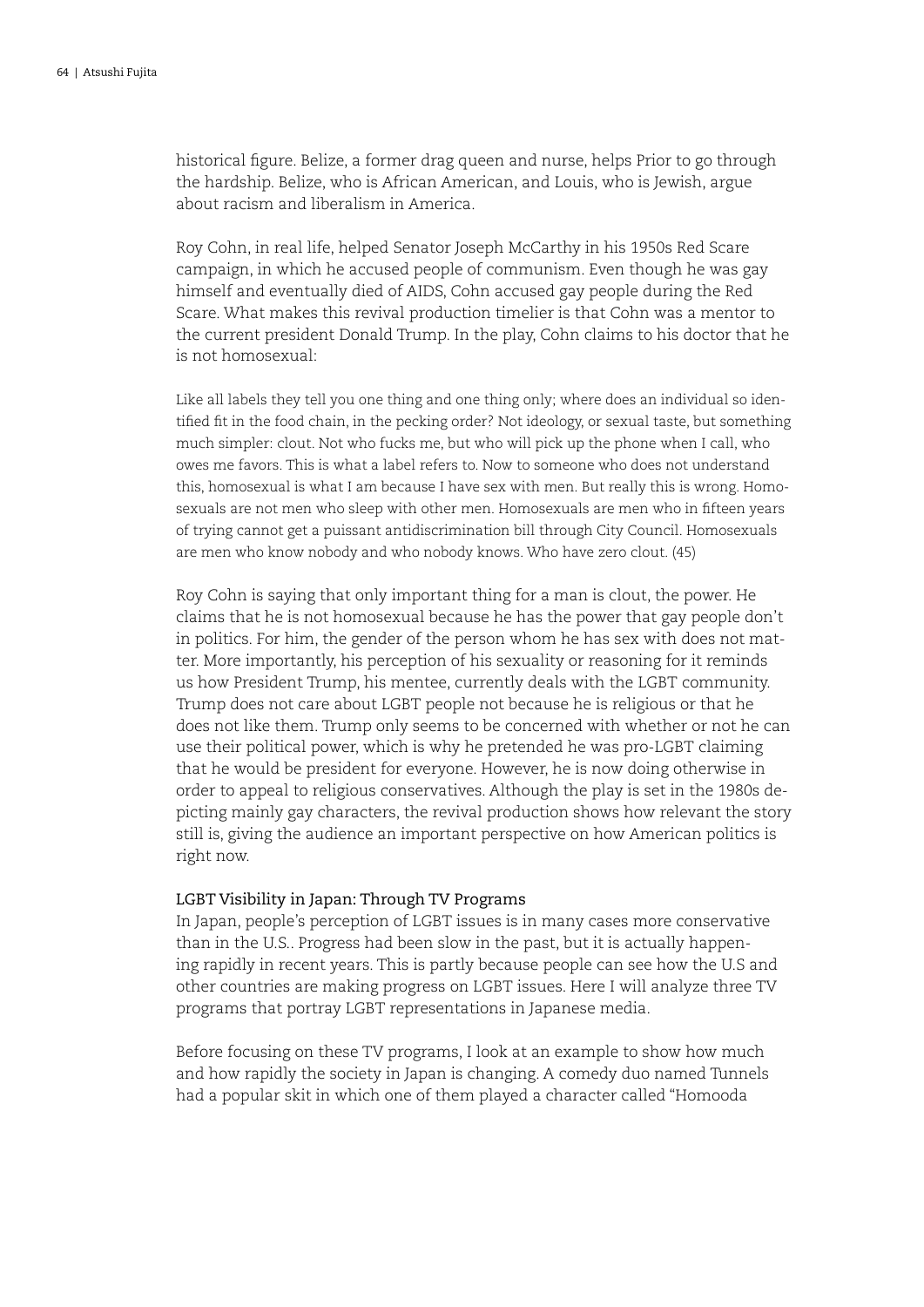Homoo" in the 1980s and the 1990s. Though the character said it was just a rumor, he was seemingly gay as his name showed. His makeup and behavior were offensively stereotypical. The character appeared for the first time since then for their show's 30-year anniversary program that aired on September 27th, 2017. LGBT groups protested this revival of the character. Many people raised their voices through social media, too. To many in the gay audience, having seen the character on television when they were young was a traumatic experience. They were afraid that they would be laughed at or bullied in school if they gave any hint of being gay. The speed and volume of the response against this character's revival was unprecedented. The president of the Fuji TV network promptly apologized at a press conference.17

However, acclaimed film director, Beat Takeshi (also known as Kitano Takeshi) who was a featured guest on the program, said this about the controversy in a tabloid newspaper opinion column:

LGBT groups should be glad. The fact that the comedy show depicted them means they were acknowledged. If they complain to the depiction, they admit that they are not normal. Don't they like the fact that they were shown in a comedy? Is this situation similar to when homeless people or handicapped people are laughed at in comedy shows? Is this why we cannot laugh at gay people, they are not normal? There should be more tolerance with which they can laugh at this. $^{18}$ 

It was not surprising to hear this from Beat Takeshi who once said that if same sex marriage is approved, perhaps people can be married to animals when his TV show reported the legalization of same sex marriage in the U.S.<sup>19</sup>

However, LGBT visibility in Japan is in fact rapidly rising in spite of these kind of negative responses from conservatives and people of the relatively older generation. Here I look at three TV shows which was broadcast quite recently with remarkably positive LGBT characters.

In *Tonarino Kazokuwa Aoku Mieru* (The Glass Is Greener on the Other Side, 2018), four families live in a cooperative house. Each family has their own problems. For example, one couple is having a difficult time conceiving a child; one family has a mother desperately playing the role of a conservative mother and failing at it. Another is a gay couple: a closeted architect and his younger boyfriend. The heroine's reaction when she finds out that they are a couple is positive and supportive. The older man of the gay couple comes out to his mother and gets her negative reaction. When the couple receives partnership certificate in a Setagaya ward office in Tokyo, his mother eventually changes her mind and shows up to congratulate them. This show was groundbreaking because it presented gay men as a loving couple with other heterosexual couples. Although they are not lead characters, they were fully depicted as real people with their own happiness and hardships.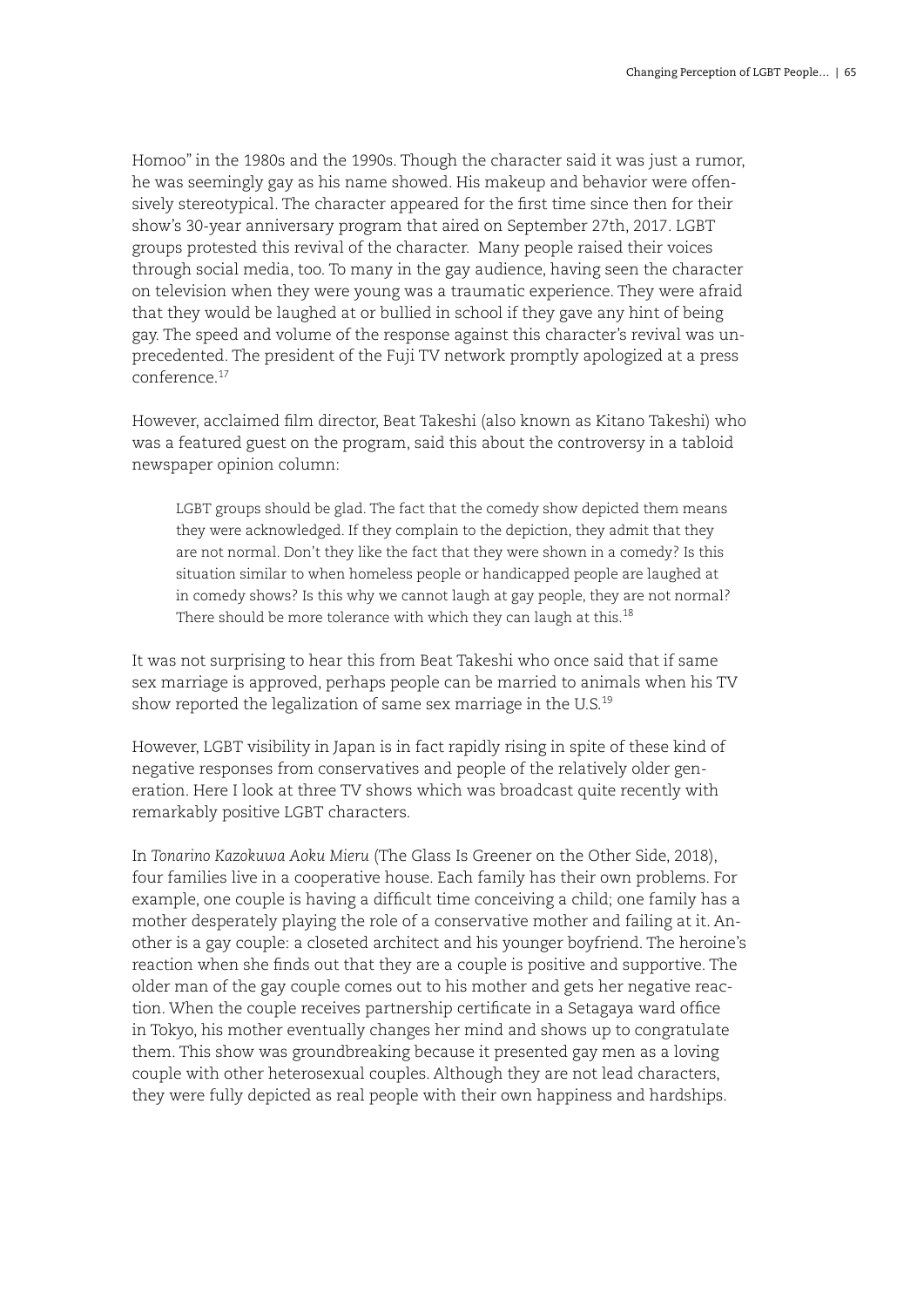

Figure 3. Characters from *Tonarino Kazokuwa Aoku Mieru.* (www.fujitv.co.jp/tonari\_no\_kazoku/chart/ index.html).



Figure 4. *Joshiteki Seikatsu* (Life as a Girl). (www6.nhk.or.jp/drama/pastprog/detail.html?i=4670).

*Joshiteki Seikatsu* (Life as a Girl) (2018) depicts a life of a transgender lesbian woman. Transgender issues get comparatively more attention in Japan than other LGBT issues. For example, an earlier popular high school TV drama called *Kinpachi-Sensei* featured a struggling female student who had trouble with her gender identity in 2001 when there were almost no serious depiction of homosexual characters on television. In contrast, in *Joshiteki Seikatsu*, the heroine works for a fashion company as a woman and her colleagues already know she is transgender. Not only her struggles with her gender identity but also her lesbian sexuality is depicted in the program. In one episode, she visits her hometown and encounters her brother and her father from whom she had run away when she was young. In another episode, she goes to a party with her female colleagues and picks up a woman. The show was broadcast on NHK, the national broadcasting networks known for its relatively conservative views. Its audience is older and conservative, too. It is noteworthy that the show not only depicts a transgender woman but also presents her as a real person with sexuality.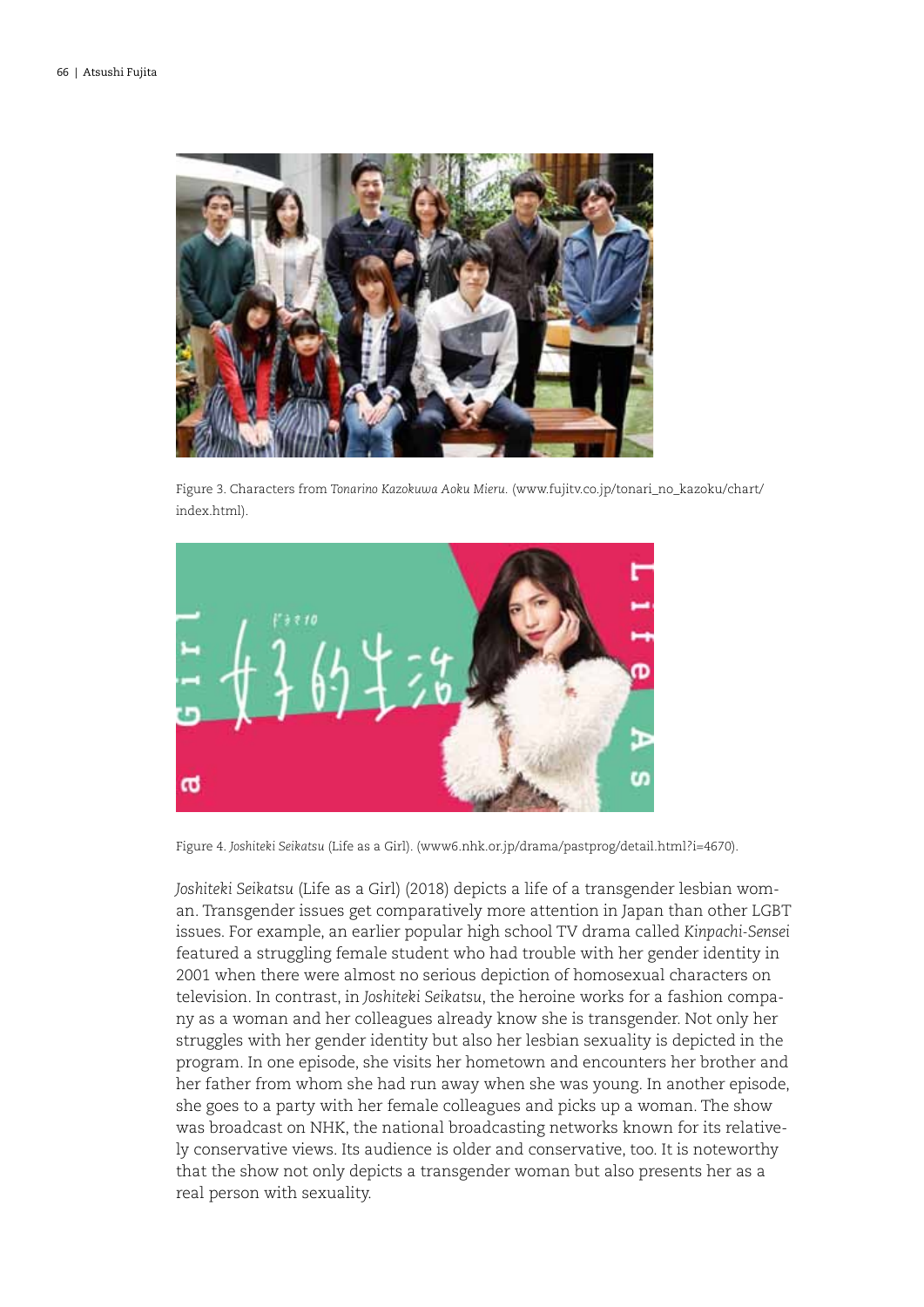

Figure 5. Characters from Ototono Otto (www.nhk.or.jp/pd/otto/).

*Ototono Otto* (My Brother's Husband, 2018) is based on a manga with the same title by Gengoro Tagame. The three-episode show depicts the main character, Yaichi, who lost his estranged twin brother who had left for Canada and got married to another man. The show starts when the Canadian husband comes to Japan to visit his husband's brother and his daughter. Yaichi gradually understands his late gay brother through knowing his brother in law. He realizes that there is prejudice toward gay people in people's minds and loses his own by looking at how his young daughter sees her favorite uncle. Even though Tagame is an erotic manga artist, this manga is not overtly sexual and is meant to be educational for everyone. Because one of the couple is already dead, there is no scene with kissing or embracing between gay men. The Canadian husband is played by former Sumo wrestler Baruto, who is popular among the wider audience. This was also broadcast on NHK, which is the sole broadcaster of Sumo wrestling matches. This TV drama must have changed the view of even conservative and older audiences toward gay people.

LGBT characters in these shows, just as they were presented in the American sitcoms and dramas, make the audience prepare for the coming out by actual people around them. They portray positive images of LGBT people even though viewers may not actually know anyone LGBT. In some cases, when a gay man in Japan comes out to his parents, they think that he will start wearing makeup and dressing like a woman, because all they know about the image of being gay is from TV personalities, who in most cases are gay men in drag. There are few celebrities or politicians who are openly LGBT in Japan. But this is changing because of the above positive representations in TV shows.

Moreover the change rapidly happening in Japan right now is partly because of pressure from outside. One of the biggest factors is that Japan will host Tokyo Olympics in 2020.<sup>20</sup> Although discussion on marriage equality has not gained any momentum so far, several municipal governments, such as, Shibuya and Setagaya wards in Tokyo, Sapporo city, and Naha city, have started issuing partnership certificates since 2015.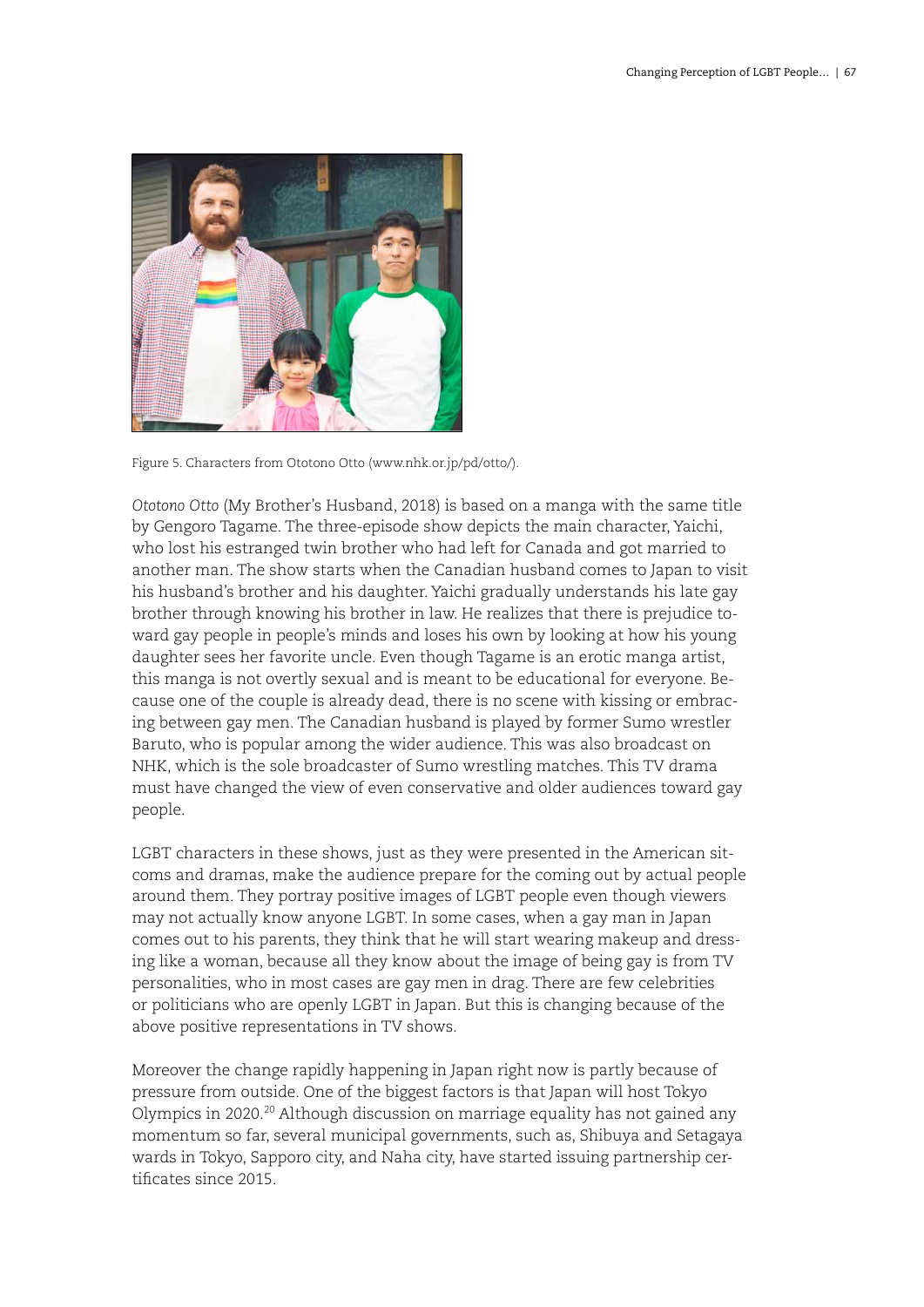### Conclusion

Since the gay liberation in 1970s, visibility of LGBT people in the U.S. has been increasing through representations in media such as theater and television. These have made it easier for more and more LGBT people to come out because society has been changing little by little to accept LGBT people because of those representations seen in media. People got to know LGBT people as their family members, friends, neighbors, or colleagues. As a result, prejudice and discrimination have decreasing in many people's minds and a greater part of society is accepting LGBT people as equal citizens, instead of just tolerating them.

On the other hand, the manner in which the Trump administration is dealing with LGBT people now is unnerving. As I argued above, the revival productions of epic gay theater works in light of current political challenges encourage us to remember the history and to keep on fighting for equality.

Finally, in Japan, LGBT visibility is far behind that found in the U.S. Fortunately, it is rapidly on the increase especially in recent years. Although Japan still has a long way to go to achieve the legalization of same-sex marriage, it continues to go forward partly because of the pressure from outside. The U.S. history of LGBT advancement continues to influence Japan in a positive way. At the same time, it gives a warning that the LGBT movement in Japan may endure setbacks at any time.

### Endnotes

- 1 See Sanders 2016.
- 2 See Frizell 2016.
- 3 Editorial Board. New York Times Apr. 17, 2017.
- 4 See for example, Associated Press. "Trump Order Would Ban Most Transgender Troops from Serving."
- 5 See GLAAD 2016.
- 6 See, for example, Tropiano (245-249) for how "the puppy episode" was made and the controversy around it.
- 7 See Tropiano (249-253) on the detailed historical stand point of Will & Grace compared to Ellen when it started.
- 8 As for the conference, see Milvy.
- 9 As to how McCormack created the sitcom, see for example, Fallon.
- 10 As for Queer Nation's activism such as kiss-in, see for example, Signorile (88-89).
- 11 See Herscher 1999.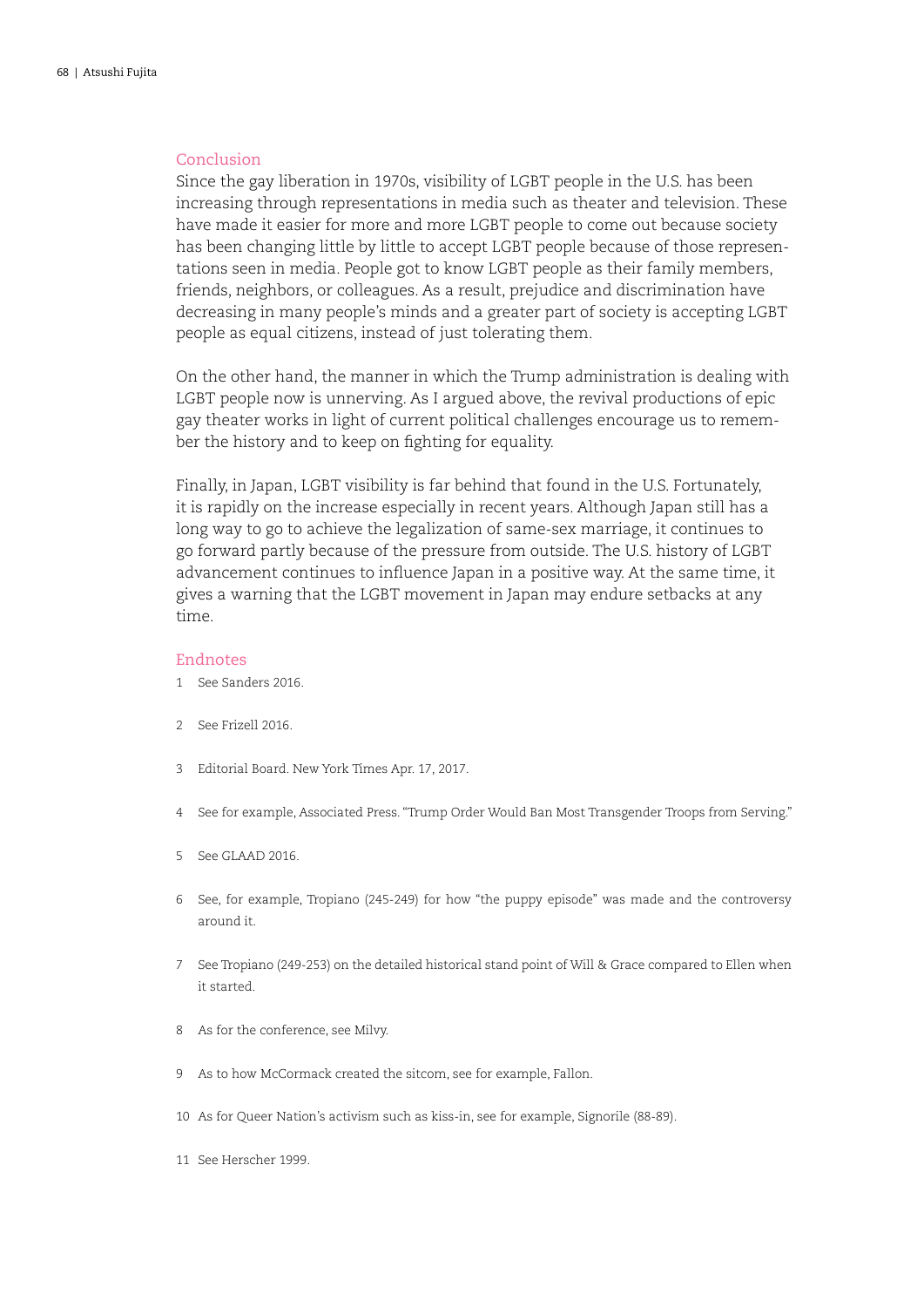- 12 See Abramovitch 2012.
- 13 The show is being well received. See more detail in O'Connell.
- 14 Mothers and Sons (2014) by Terrence McCally was the first Broadway play that had a married gay couple. There are also Off-Broadway plays like Papa Woof Dada Hot (2015 by Peter Pernell), Gently Down the Stream (2017 by Martin Sherman), Daniel's Husband (2017 by Michael McKeever).
- 15 See Gottfried 1968.
- 16 See, for example, a blog post by an NPO called Rainbow Action.
- 17 For the response against the depiction and the apology issued by the president of the network see an article: "Fuji TV Variety Sketch Deemed Homophobic, President Issues Apology" by Nijiiro News.
- 18 From an opinion column by Beat Takeshi in Tokyo Sports. Oct. 31, 2017.
- 19 See a blog post by an anonymous author in "Beat Takeshi-no karakaito Washington Post shino shinshina ronpyono rakusa." Aito Kunouno Nikki (in Japanese).
- 20 The International Olympics Committee introduced an anti-discrimination clause prohibiting any form of discrimination including sexual orientation and gender. (Gibson 2014).

### References

- Abramovitch, Seth. "Joe Biden Cites 'Will & Grace' in Endorsement of Same-Sex Marriage." The Hollywood Reporter, March 6, 2012. www.hollywoodreporter.com/live-feed/joe-biden-cites-willgrace-320724-0 (accessed Aug. 30, 2018).
- Associated Press, the. "Trump Order Would Ban Most Transgender Troops from Serving." New York Times, Mar. 24, 2017. www.nytimes.com/aponline/2018/03/23/us/ap-us-military-transgender.html (accessed Jun. 30, 2018).
- Beat, Takeshi. "Column." Tokyo Sports. Oct. 31, 2017. www.tokyo-sports.co.jp/entame/entertainment/ 812623/ (accessed Jul. 30, 2018).
- Crowley, Mart. "The Boys in the Band." in *The Band Plays.* Los Angeles: Alyson Books, 2003.
- Editorial Board. "The L.G.B.T. Trump Fallacy." New York Times, Apr. 17, 2017. www.nytimes.com/2017/04/17/ opinion/the-lgbt-trump-fallacy.html (accessed Aug. 30, 2018).
- Fallon, Kevin. "Why 'Will & Grace's' Big Gay Success Story Was So Unlikely." *Daily Beast*. September 26, 2017. Daily Beast. www.thedailybeast.com/why-will-and-graces-big-gay-success-story-was-sounlikely (accessed Apr. 15, 2018).
- Frizell, Sam. "Donald Trump Faces Backlash About Orlando Shooting." *Time*, June 12, 2016. http://time. com/4365411/orlando-shooting-donald-trump-tweet-congrats/. (accessed Aug. 30, 2018).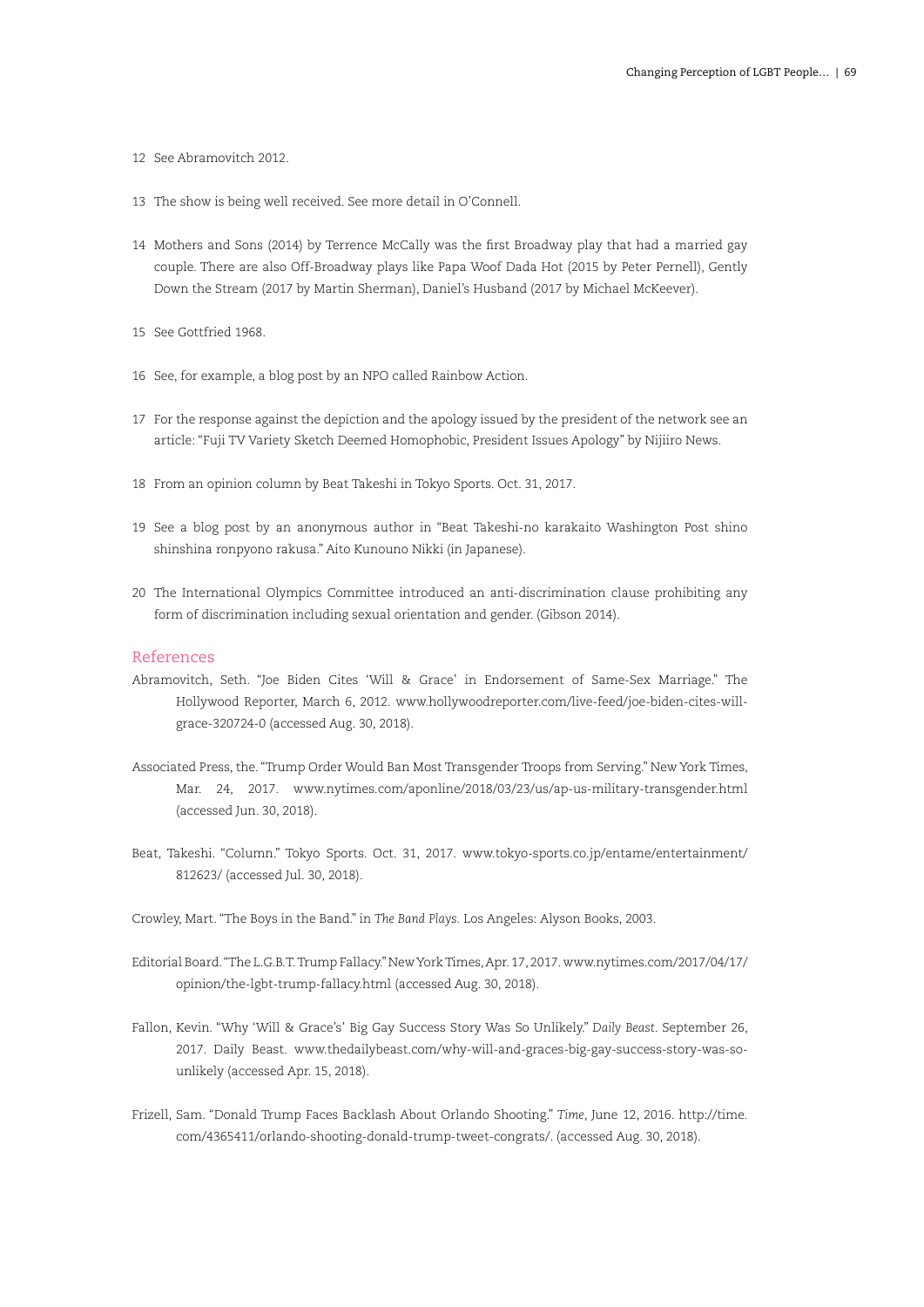- Gibson, Owen. "Olympic Anti-discrimination Clause Introduced After Sochi Gay Rights Row." *Guardian*. September 25, 2014. www.theguardian.com/sport/2014/sep/25/olympic-anti-discriminationclause-sochi-gay-rights-row. (accessed Jun. 20, 2018).
- GLAAD. "GLAAD Where We Are on TV Report 2016." GLAAD. www.glaad.org/whereweareontv16 (accessed June 30, 2018).
- Gottfried, Martin. "The Boys in the Band." *Women's Wear Daily* April 16, 1968:44.
- Herscher, Elaine. "Cast of 'Will & Grace' Comes Out Against Prop. 22 / TV Spot Attacks Initiative to Ban Same-sex Unions. *SF Gate.* Dec. 8, 1999. (accessed August 20, 2018).
- Kushner, Tony. *Angels in America, Part One: Millennium Approaches.* Revised version. New York:Theater Communications Group, 1992.
- Milvy Erika. "Where 'Ellen' Blazed Trails, 'Will & Grace' Follows." *Los Angeles Times.* September 17, 1998. (accessed on Jul. 10, 2017).
- Nijiiro News. "Fuji TV Variety Sketch Deemed Homophobic, President Issues Apology" www.nijiironews. com/2017/09/30/fuji-tv-variety-sketch-deemed-homophobic-president-issues-apology/ (accessed June 30, 2018).
- O'Connell, Michael. "'Will & Grace' Renewed for Season 3 Or Is It 11?" *Hollywood Reporter,* March 17, 2018. www.hollywoodreporter.com/live-feed/will-grace-renewed-season-3-is-it-11-1087240 (accessed August 10, 2018).
- Rainbow Action. http://rainbowaction.blog.fc2.com/blog-entry-282.html (accessed July 15, 2018).
- Signorile, Michelangelo. *Queer in America: Sex, the Media, and the Closets of Power.* New York: Random House, 1993.
- Sanders, Sam. "#MemeOfTheWeek: Trump Asked 'The Gays,' And Got Answers." *National Public Radio,* June 18, 2016. www.npr.org/2016/06/18/482500360/-memeoftheweek-trump-asked-the-gays-and-gotsome-answers. (accessed August 30, 2018).
- Tropiano, Stephen. *The Prime Time Closet: A History of Gays and Lesbians on TV.* New York: Applause, 2002.
- "Beat Takeshi-no karakaito Washington Post Shino Shinshina Ronpyono Rakusa." Aito Kunouno Nikki https://todkm.com/2012/05/3180 (accessed March 30, 2018).

### Filmography

*Ellen*. Directed by Gil Junger et al. Written by Carol Black et al. ABC. 1994-1998.

*Joshiteki Seikatsu.* Directed by Shinzo Nitta et al. Written by Riko Sakaguchi. NHK. Jan. 15, 2018 – Jan. 26, 2018.

*Looking.* Directed by Andrew Haigh et al. Written by Andrew Haigh et al. HBO. 2014-2016.